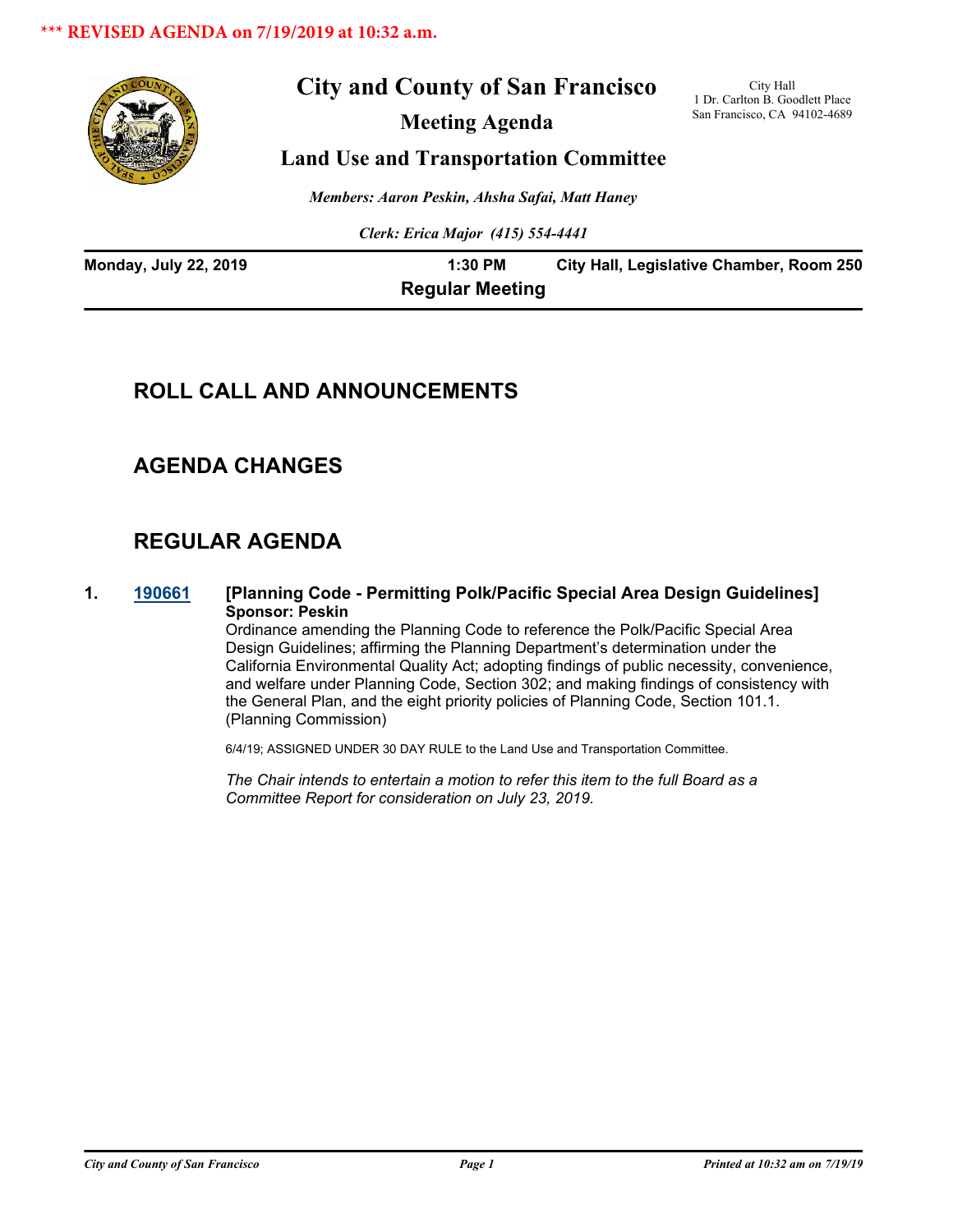# **2. [180777](http://sfgov.legistar.com/gateway.aspx?m=l&id=33646) [Planning Code - Conditional Use Authorization Required for Employee Cafeterias within Office Space]**

**Sponsors: Safai; Peskin and Brown**

Ordinance amending the Planning Code to require a Conditional Use authorization for Employee Cafeterias, as defined, within Office space, except for existing Employee Cafeterias; affirming the Planning Department's determination under the California Environmental Quality Act; making findings of consistency with the General Plan and the eight priority policies of Planning Code, Section 101.1; and adopting findings of public necessity, convenience, and welfare under Planning Code, Section 302.

(Pursuant to Charter, Section 4.105, this matter shall require a vote of two-thirds (8 votes) of all members of the Board of Supervisors to approve the ordinance for passage.)

7/24/18; ASSIGNED UNDER 30 DAY RULE to the Land Use and Transportation Committee.

7/31/18; REFERRED TO DEPARTMENT.

8/1/18; RESPONSE RECEIVED.

11/7/18; RESPONSE RECEIVED.

12/3/18; CONTINUED.

12/10/18; AMENDED, AN AMENDMENT OF THE WHOLE BEARING NEW TITLE.

12/10/18; CONTINUED TO CALL OF THE CHAIR AS AMENDED.

3/18/19; RESPONSE RECEIVED.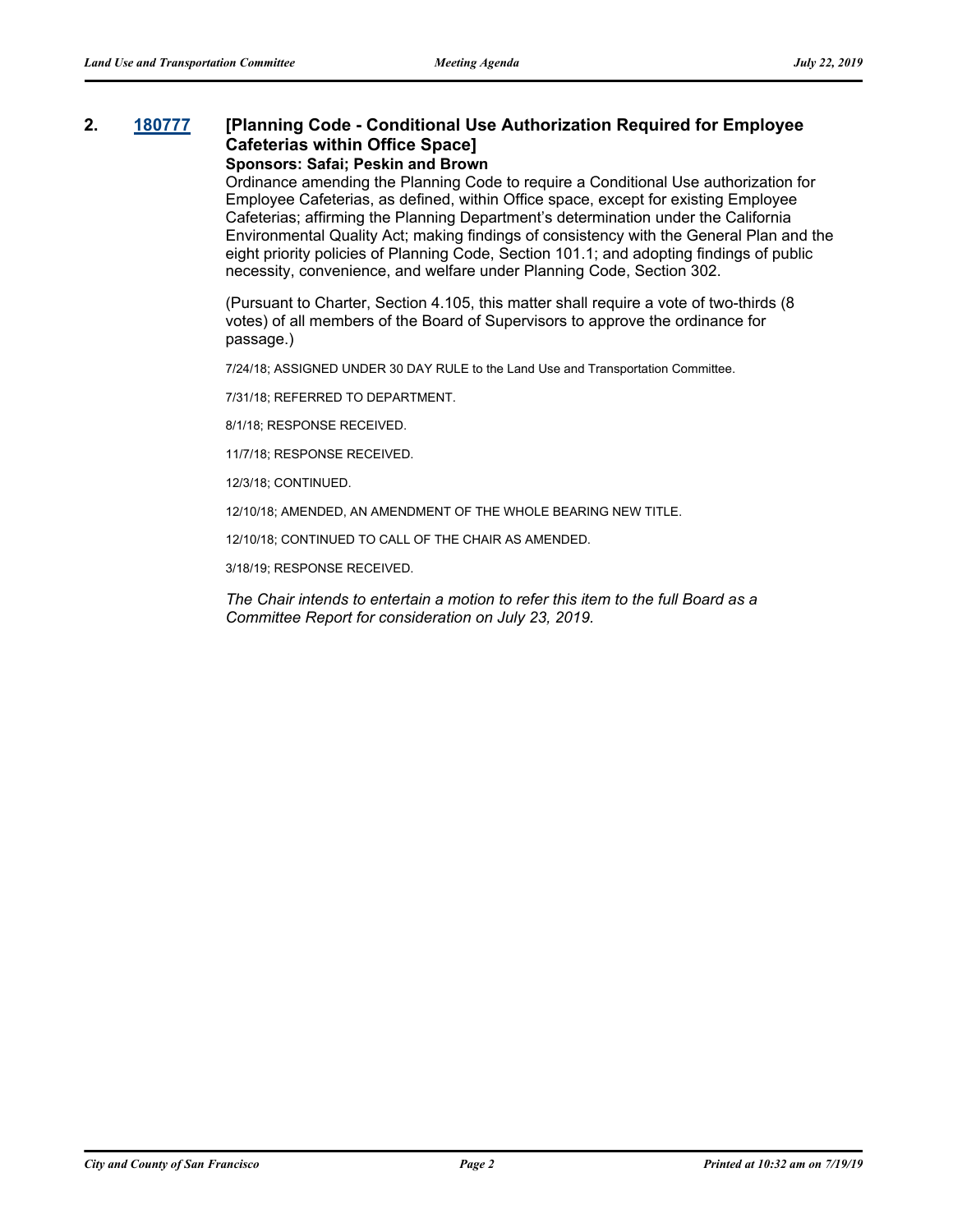## **3. [190165](http://sfgov.legistar.com/gateway.aspx?m=l&id=34286) [Planning Code - Legitimization Program for Non-Residential Uses at 3150-18th Street]**

#### **Sponsors: Ronen; Brown**

Ordinance amending the Planning Code to establish a legitimization program for certain non-residential uses at 3150-18th Street (Assessor's Parcel Block No. 3573, Lot No. 106); affirming the Planning Department's determination under the California Environmental Quality Act; and making findings of consistency with the General Plan, and the eight priority policies of Planning Code, Section 101.1, and findings of public necessity, convenience, and welfare under Planning Code, Section 302.

2/12/19; ASSIGNED to the Land Use and Transportation Committee.

2/20/19; REFERRED TO DEPARTMENT.

3/7/19; RESPONSE RECEIVED.

5/7/19; SUBSTITUTED AND ASSIGNED to the Land Use and Transportation Committee.

5/15/19; REFERRED TO DEPARTMENT.

5/20/19; REFERRED TO DEPARTMENT.

6/3/19; RESPONSE RECEIVED.

6/13/19; RESPONSE RECEIVED.

6/14/19; RESPONSE RECEIVED.

6/17/19; CONTINUED TO CALL OF THE CHAIR.

*The Chair intends to entertain a motion to refer this item to the full Board as a Committee Report for consideration on July 23, 2019.*

## **4. [190754](http://sfgov.legistar.com/gateway.aspx?m=l&id=34876) [Mission Bay South - Storm Water Pump Station No. 5 Public Infrastructure Improvements]**

#### **Sponsors: Mayor; Haney**

Ordinance accepting the irrevocable offer of public infrastructure improvements associated with Mission Bay South Storm Water Pump Station No. 5, including acquisition facilities located on and under portions of State Trust Parcel 5, adjacent to Terry Francois Boulevard and 16th Street; accepting said facilities for City maintenance and liability purposes, subject to specified limitations; approving an easement agreement for the Pump Station control room; adopting findings under the California Environmental Quality Act; making findings of consistency with the General Plan, and the eight priority policies of Planning Code, Section 101.1, and the Mission Bay South Redevelopment Plan; adopting a Public Works Order; and authorizing official acts, as defined herein, in connection with this Ordinance.

7/9/19; ASSIGNED to the Land Use and Transportation Committee.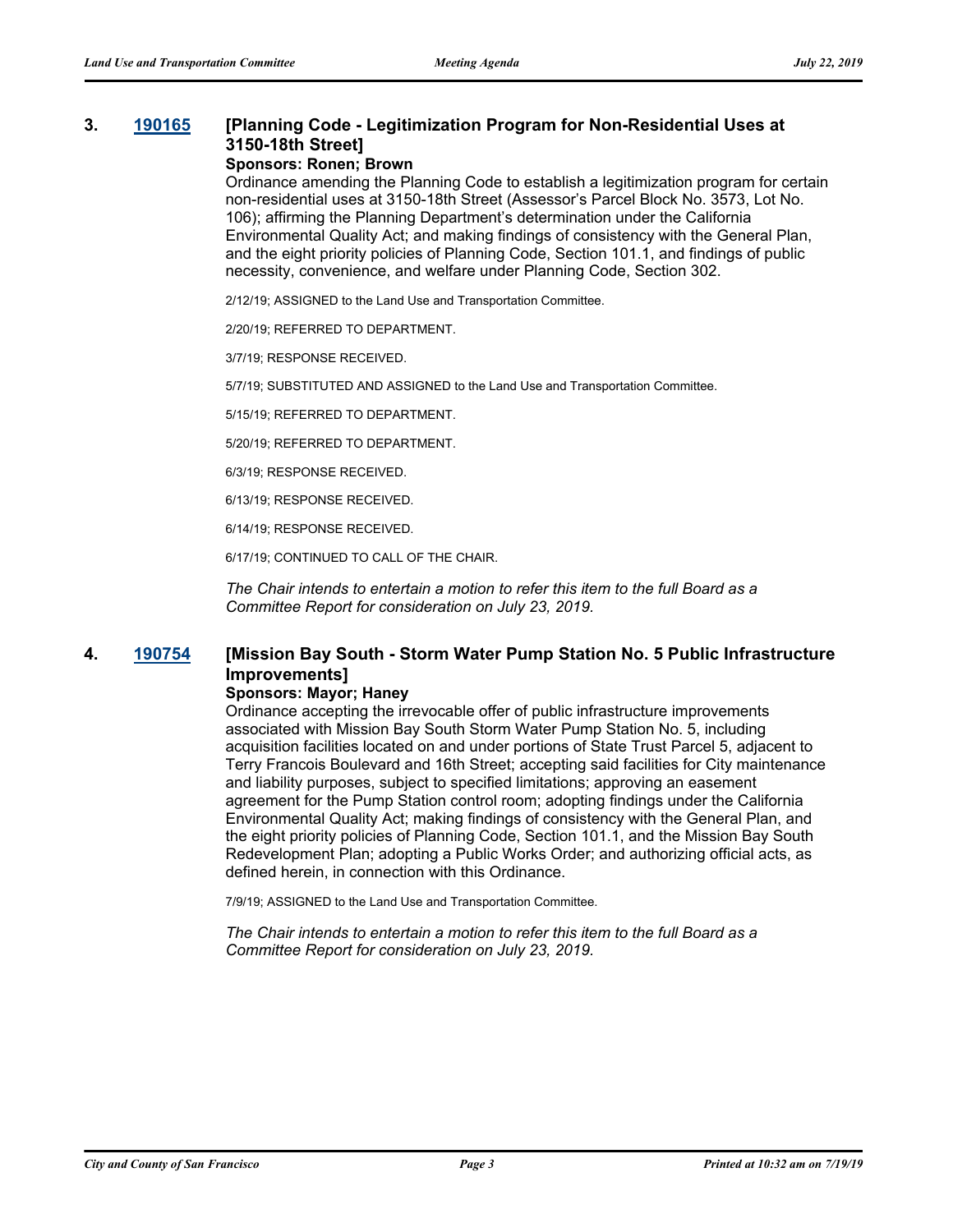### **5. [190755](http://sfgov.legistar.com/gateway.aspx?m=l&id=34877) [Mission Bay South - Parks P2 Parking Lot, P11-11A, P23, and P24 Acceptance]**

#### **Sponsors: Mayor; Haney**

Ordinance dedicating Park P2 Parking Lot (a portion of Assessor's Parcel Block No. 8710, Lot No. 2, adjacent to Channel Street), Park P11-11A (east of Mission Bay Drive and Circle), and Parks P23 and P24 (adjacent to Terry Francois Boulevard between 16th Street and Illinois Street), as open public right-of-way in Mission Bay South; accepting an irrevocable offer for the acquisition facilities that comprise the Park improvements; designating said facilities for public open space and park purposes only; accepting the Parks for City maintenance and liability purposes, subject to specified limitations; amending Ordinance No. 1061 entitled "Regulating the Width of Sidewalks" to establish a new official sidewalk width on the north side of Channel Street adjacent to Park P2 Parking Lot; adopting findings under the California Environmental Quality Act; making findings of consistency with the General Plan, the eight priority policies of Planning Code, Section 101.1, and the Mission Bay South Redevelopment Plan; adopting a Public Works Order that recommends acceptance of the abovementioned Parks and related actions; and authorizing official acts, as defined herein, in connection with this Ordinance.

7/9/19; ASSIGNED to the Land Use and Transportation Committee.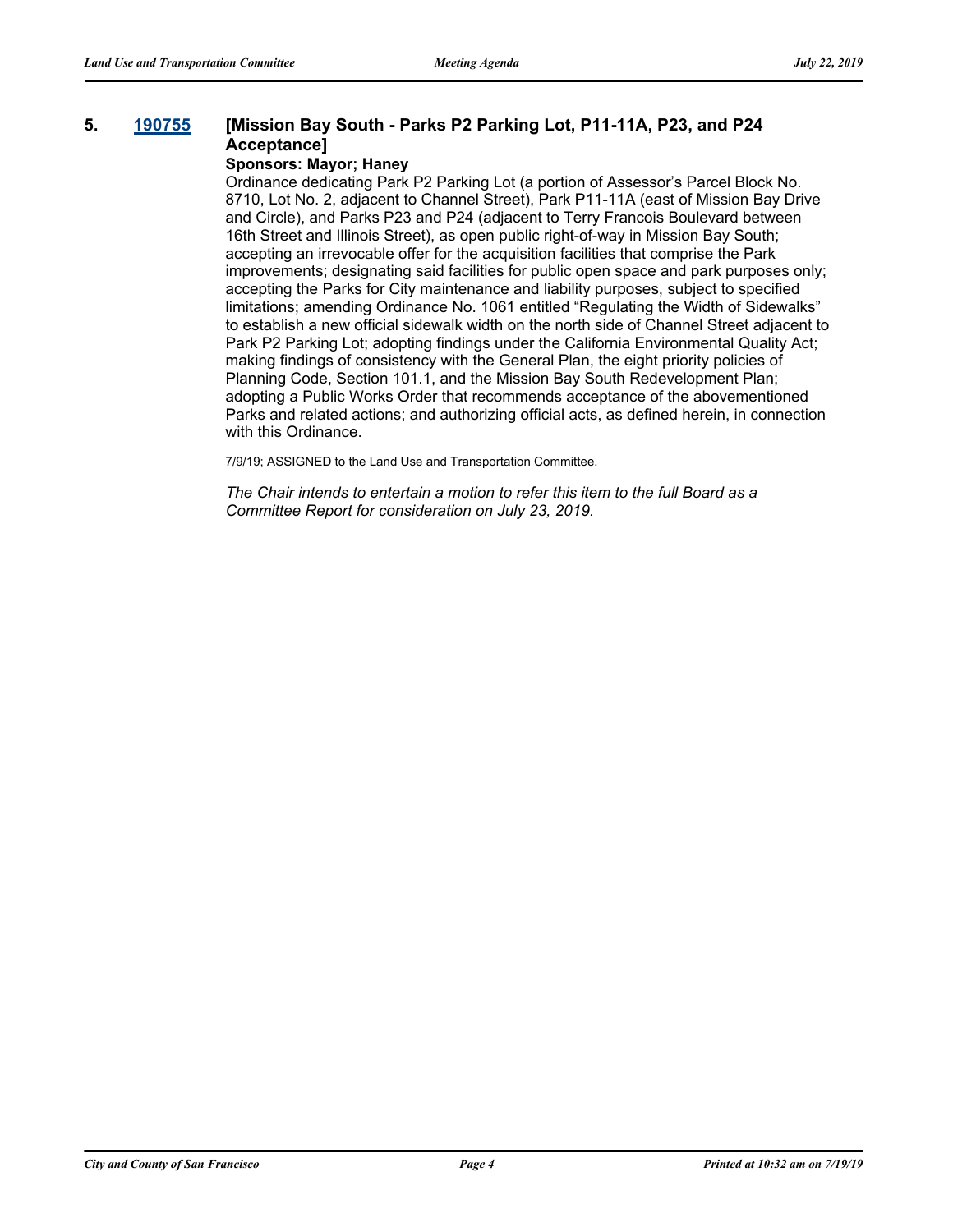#### **6. [181211](http://sfgov.legistar.com/gateway.aspx?m=l&id=34082) [Health, Planning, and Police Codes - Small Business Permit Streamlining] Sponsors: Mayor; Brown**

Ordinance to streamline small business permitting by, among other things, amending the Health Code to align regulation of restaurant enclosures for outdoor food service and restroom requirements with state standards; amending the Planning Code to clarify that a Type 2 (winegrower) and Type 23 (small beer manufacturer) liquor licenses may be used in conjunction with a Bar or Restaurant use, to amend the definition of a Bar to provide for consistent treatment of Type 64 liquor licenses, to modify Nighttime Entertainment use food service requirements, to reduce the distance measured for Retail Sales and Services uses in Neighborhood Commercial zoning districts to any neighborhood commercial district, to amend the use limitation provisions for nonconforming uses in RH (Residential, House), RM (Residential Mixed), and RTO (Residential, Transit-Oriented) districts to any neighborhood commercial district, to amend the definition of General Entertainment to include Amusement Game Arcade, to allow mechanical amusement games as a principally permitted use on the first story in the Haight Street Neighborhood Commercial District, to allow General Entertainment uses on higher floors in the Japantown Neighborhood Commercial District, and to allow Limited Restaurant use as an Accessory Use, and to revise the Upper Market Neighborhood Commercial Transit (NCT) District to allow General Entertainment as a principal use on the first and second stories; amending the Police Code to eliminate certain duplicative inspections and signoffs in connection with Place of Entertainment permits, and amending the definition of Limited Live Performance Locale to remove the requirement for food and beverage service; affirming the Planning Department's determination under the California Environmental Quality Act; and making findings of consistency with the General Plan, and the eight priority policies of Planning Code, Section 101.1, and public necessity, convenience, and welfare findings pursuant to Planning Code, Section 302.

12/11/18; ASSIGNED UNDER 30 DAY RULE to the Land Use and Transportation Committee.

12/17/18; REFERRED TO DEPARTMENT.

3/1/19; RESPONSE RECEIVED.

3/12/19; RESPONSE RECEIVED.

3/13/19; RESPONSE RECEIVED.

4/1/19; CONTINUED TO CALL OF THE CHAIR.

6/17/19; CONTINUED.

6/24/19; AMENDED, AN AMENDMENT OF THE WHOLE BEARING NEW TITLE.

6/24/19; CONTINUED AS AMENDED.

7/8/19; CONTINUED.

### **7. [190712](http://sfgov.legistar.com/gateway.aspx?m=l&id=34834) [Resolution of Intent to Vacate Streets - Potrero HOPE SF - Phase 2] Sponsors: Mayor; Walton**

Resolution declaring the intention of the Board of Supervisors to order the vacation of streets in the Potrero HOPE SF - Phase 2 site, generally bounded by 25th Street on the north, 26th Street on the south, Wisconsin Street on the west, and Connecticut Street on the east; and setting the hearing date for all persons interested in the proposed vacation of said street areas.

6/18/19; RECEIVED AND ASSIGNED to the Land Use and Transportation Committee.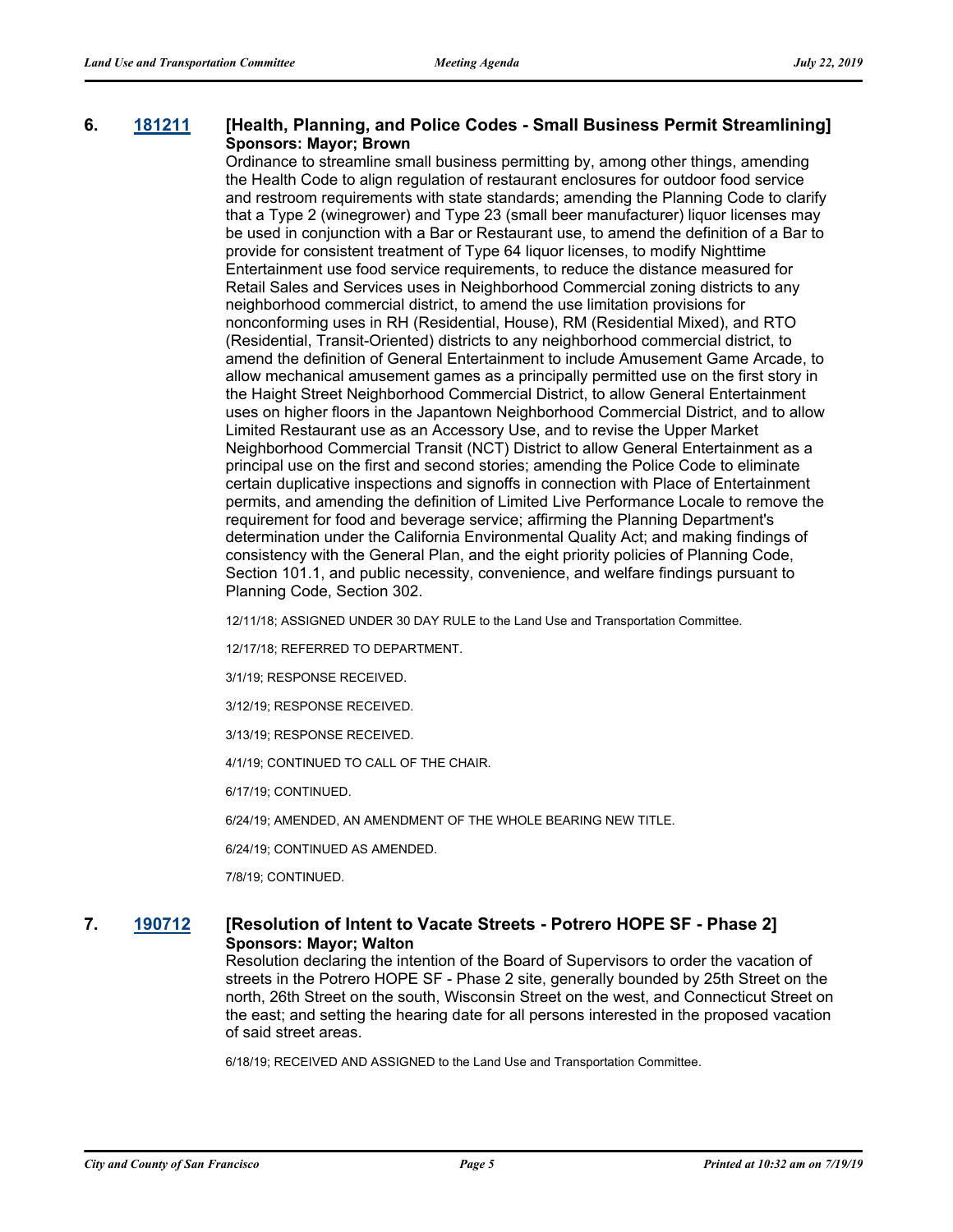#### **8. [190707](http://sfgov.legistar.com/gateway.aspx?m=l&id=34829) [Street Vacation - Potrero HOPE SF Project - Phase 2] Sponsors: Mayor; Walton**

Ordinance ordering the vacation of streets in the Potrero HOPE SF Project - Phase 2 (Blocks A and B) site, generally bounded by 25th Street on the north, 26th Street on the south, Wisconsin Street on the west, and Connecticut Street on the east; allowing a reservation of rights for electric utilities access at the southwest corner of 25th Street and Wisconsin Street and required pedestrian access; authorizing the City to quitclaim its interest in the vacation areas to the San Francisco Housing Authority; affirming the Planning Department's determination under the California Environmental Quality Act; adopting findings that the actions contemplated in this Ordinance are consistent with the General Plan, and the eight priority policies of Planning Code, Section 101.1; and authorizing official acts in connection with this Ordinance, as defined herein, including transmittal of the Ordinance by the Clerk of the Board of Supervisors to the Public Works Director for purposes of recordation of property rights.

6/18/19; ASSIGNED UNDER 30 DAY RULE to the Land Use and Transportation Committee.

### **9. [190588](http://sfgov.legistar.com/gateway.aspx?m=l&id=34710) [Hearing - Climate Emergency]**

#### **Sponsor: Mandelman**

Hearing to present and discuss high-priority strategies to achieve deep greenhouse gas emission reductions by 2030; and requesting the Department of Environment to report.

5/21/19; RECEIVED AND ASSIGNED to the Land Use and Transportation Committee.

5/28/19; REFERRED TO DEPARTMENT.

#### **10. [190731](http://sfgov.legistar.com/gateway.aspx?m=l&id=34853) [Planning Code - Abandonment of Conditional Uses in North Beach Neighborhood Commercial District] Sponsor: Peskin \*\*\***

Ordinance amending the Planning Code to change, from 18 months to three years, the period of non-use required to deem as discontinued a permitted conditional use in the North Beach Neighborhood Commercial District; affirming the Planning Department's determination under the California Environmental Quality Act; making findings of consistency with the General Plan, and the eight priority policies of Planning Code, Section 101.1; and making public necessity, convenience, and welfare findings under Planning Code, Section 302.

6/25/19; ASSIGNED to the Land Use and Transportation Committee.

7/3/19; REFERRED TO DEPARTMENT.

7/12/19; RESPONSE RECEIVED.

*The Chair intends to entertain a motion to refer this item to the full Board as a Committee Report for consideration on July 23, 2019.*

# **ADJOURNMENT**

*NOTE: Pursuant to Government Code Section 65009, the following notice is hereby given: if you challenge, in court, the general plan amendments or planning code and zoning map amendments described above, you may be limited to raising only those issues you or someone else raised at the public hearing described in this notice, or in written correspondence delivered to the Board of Supervisors at, or prior to, the public hearing.*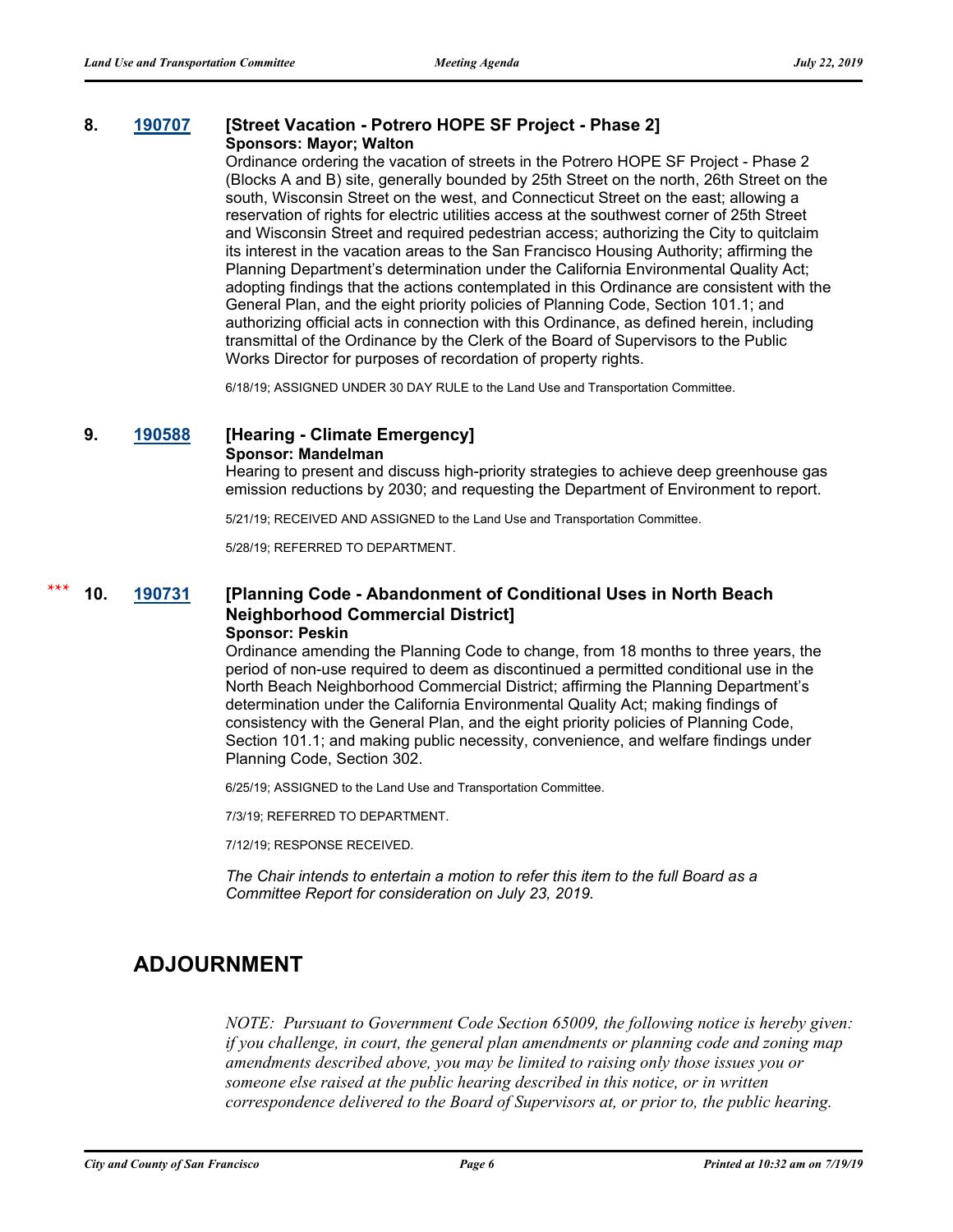# **LEGISLATION UNDER THE 30-DAY RULE**

*NOTE: The following legislation will not be considered at this meeting. Board Rule 3.22 provides that when an Ordinance or Resolution is introduced which would CREATE OR REVISE MAJOR CITY POLICY, the Committee to which the legislation is assigned shall not consider the legislation until at least thirty days after the date of introduction. The provisions of this rule shall not apply to the routine operations of the departments of the City or when a legal time limit controls the hearing timing. In general, the rule shall not apply to hearings to consider subject matter when no legislation has been presented, nor shall the rule apply to resolutions which simply URGE action to be taken.*

### **[190702](http://sfgov.legistar.com/gateway.aspx?m=l&id=34824) [Planning Code - New Rooftop Floor Area or Building Volume on Noncomplying Structure Designated as a Significant Building - Assessor's Parcel Block No. 3707]**

Ordinance amending the Planning Code to permit new floor area or building volume on the rooftop of a noncomplying structure that is designated as a Significant Building under Planning Code, Article 11, located on Assessor's Parcel Block No. 3707, provided that the rooftop has an existing parapet at least 17 feet in height along the primary building frontage; affirming the Planning Department's determination under the California Environmental Quality Act; making findings of consistency with the General Plan, and the eight priority policies of Planning Code, Section 101.1; and making findings of public necessity, convenience, and welfare under Planning Code, Section 302. (Planning Department)

6/13/19; RECEIVED FROM DEPARTMENT.

6/25/19; ASSIGNED UNDER 30 DAY RULE to the Land Use and Transportation Committee.

#### **[190757](http://sfgov.legistar.com/gateway.aspx?m=l&id=34879) [Planning Code - Exemption from Density Limits for Affordable and Unauthorized Units; Residential Care Facilities] Sponsor: Mandelman**

Ordinance amending the Planning Code to provide an exception from density limit calculations for all affordable units in projects not seeking and receiving a density bonus, permit the legalization of all unauthorized dwelling units notwithstanding a history of no-fault evictions, and principally permit residential care facilities for seven or more persons in all RH (Residential, House) zoning districts; affirming the Planning Department's determination under the California Environmental Quality Act; making findings of consistency with the General Plan, and the eight priority policies of Planning Code, Section 101.1; and adopting findings of public necessity, convenience, and general welfare under Planning Code, Section 302.

7/9/19; ASSIGNED UNDER 30 DAY RULE to the Land Use and Transportation Committee.

7/15/19; REFERRED TO DEPARTMENT.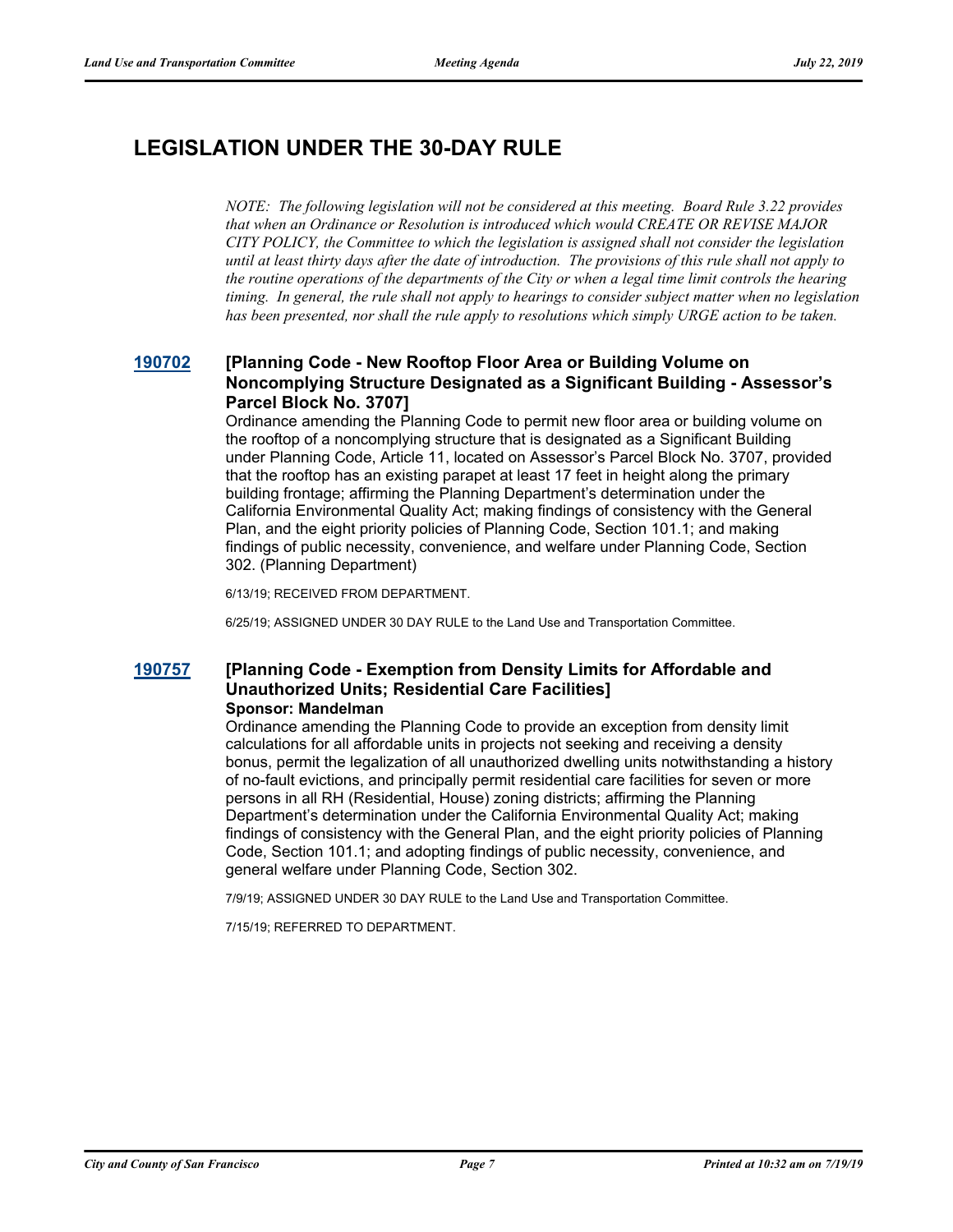### **Agenda Item Information**

Each item on the Consent or Regular agenda may include the following documents:

1) Legislation, 2) Budget and Legislative Analyst report,

3) Department or Agency cover letter and/or report, 4) Public correspondence

Items will be available for review at City Hall, 1 Dr. Carlton B. Goodlett Place, Room 244, Reception Desk.

### **Meeting Procedures**

The Board of Supervisors is the legislative body of the City and County of San Francisco. The Board has several standing committees where ordinances and resolutions are the subject of hearings at which members of the public are urged to testify. The full Board does not hold a second public hearing on measures which have been heard in committee.

Board procedures do not permit: 1) persons in the audience to vocally express support or opposition to statements by Supervisors or by other persons testifying; 2) ringing and use of cell phones, pagers, and similar sound-producing electronic devices; 3) bringing in or displaying signs in the meeting room; and 4) standing in the meeting room.

Each member of the public will be allotted the same maximum number of minutes to speak as set by the President or Chair at the beginning of each item or public comment, excluding City representatives, except that public speakers using interpretation assistance will be allowed to testify for twice the amount of the public testimony time limit. If simultaneous interpretation services are used, speakers will be governed by the public testimony time limit applied to speakers not requesting interpretation assistance. Members of the public who want a document placed on the overhead for display should clearly state such and subsequently remove the document when they want the screen to return to live coverage of the meeting.

IMPORTANT INFORMATION: The public is encouraged to testify at Committee meetings. Persons unable to attend the meeting may submit to the City, by the time the proceedings begin, written comments regarding the agenda items. These comments will be made a part of the official public record and shall be brought to the attention of the Board of Supervisors. Written communications should be submitted to the Clerk of the Board or Clerk of the Committee: 1 Dr. Carlton B. Goodlett Place, Room 244, San Francisco, CA 94102. Communications not received prior to the hearing may be delivered to the Clerk of the Board or Clerk of the Committee at the hearing and you are encouraged to bring enough copies for distribution to all of its members.

LAPTOP COMPUTER FOR PRESENTATIONS: Contact City Hall Media Services at (415) 554-7490 to coordinate the use of the laptop computer for presentations. Presenters should arrive 30 minutes prior to the meeting to test their presentations on the computer.

COPYRIGHT: System content that is broadcasted live during public proceedings is secured by High-bandwidth Digital Content Protection (HDCP), which prevents copyrighted or encrypted content from being displayed or transmitted through unauthorized devices. Members of the public who utilize chamber digital, audio and visual technology may not display copyrighted or encrypted content during public proceedings.

AGENDA PACKET: Available for review in the Office of the Clerk of the Board, City Hall, 1 Dr.Carlton B Goodlett Place, Room 244, or on the internet at http://www.sfbos.org/meetings. Meetings are cablecast on SFGovTV, the Government Channel 26. For DVD copies and scheduling call (415) 554-4188.

LANGUAGE INTERPRETERS: Requests must be received at least 48 hours in advance of the meeting to help ensure availability. Contact Peggy Nevin at (415) 554-5184. AVISO EN ESPAÑOL: La solicitud para un traductor debe recibirse antes de mediodía de el viernes anterior a la reunion. Llame a Peggy Nevin at (415) 554-5184. Paunawa: Ang mga kahilingan ay kailangang matanggap sa loob ng 48 oras bago mag miting upang matiyak na matutugunan ang mga hiling. Mangyaring tumawag ka sa (415) 554-5184.